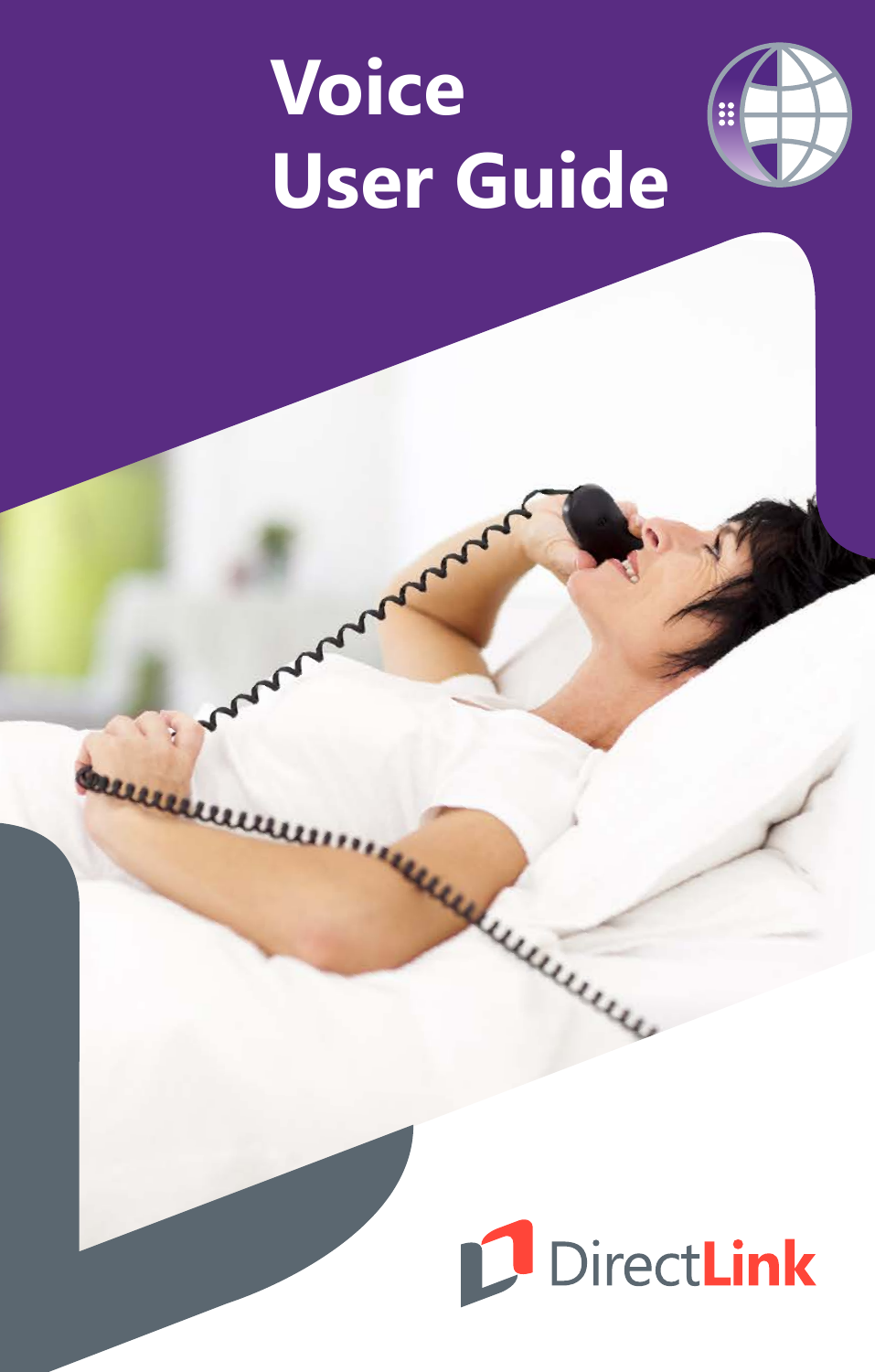## **Welcome**

## **Thank You for Choosing DirectLink!**

Additional information about your telephone service may be found in the white pages of the North Willamette Valley Directory and on our website. In addition, our friendly Member Services Specialists are happy to answer your questions.

## **Member Services Hours**

| Canby | Monday through Friday, |  |  |
|-------|------------------------|--|--|
|       | 8 a.m. to 5:30 p.m.    |  |  |

Mt. Angel Monday through Friday 8 a.m. to 12:30 p.m. 1:30 to 5:30 p.m.

## **Important Telephone Numbers**

#### **Member Services Center**

|             | Canby503.266.8111     |
|-------------|-----------------------|
|             | Mt. Angel503.845.2291 |
| 24/7 Repair |                       |
|             | Canby503.266.2258     |
|             | Mt. Angel503.845.1120 |
|             |                       |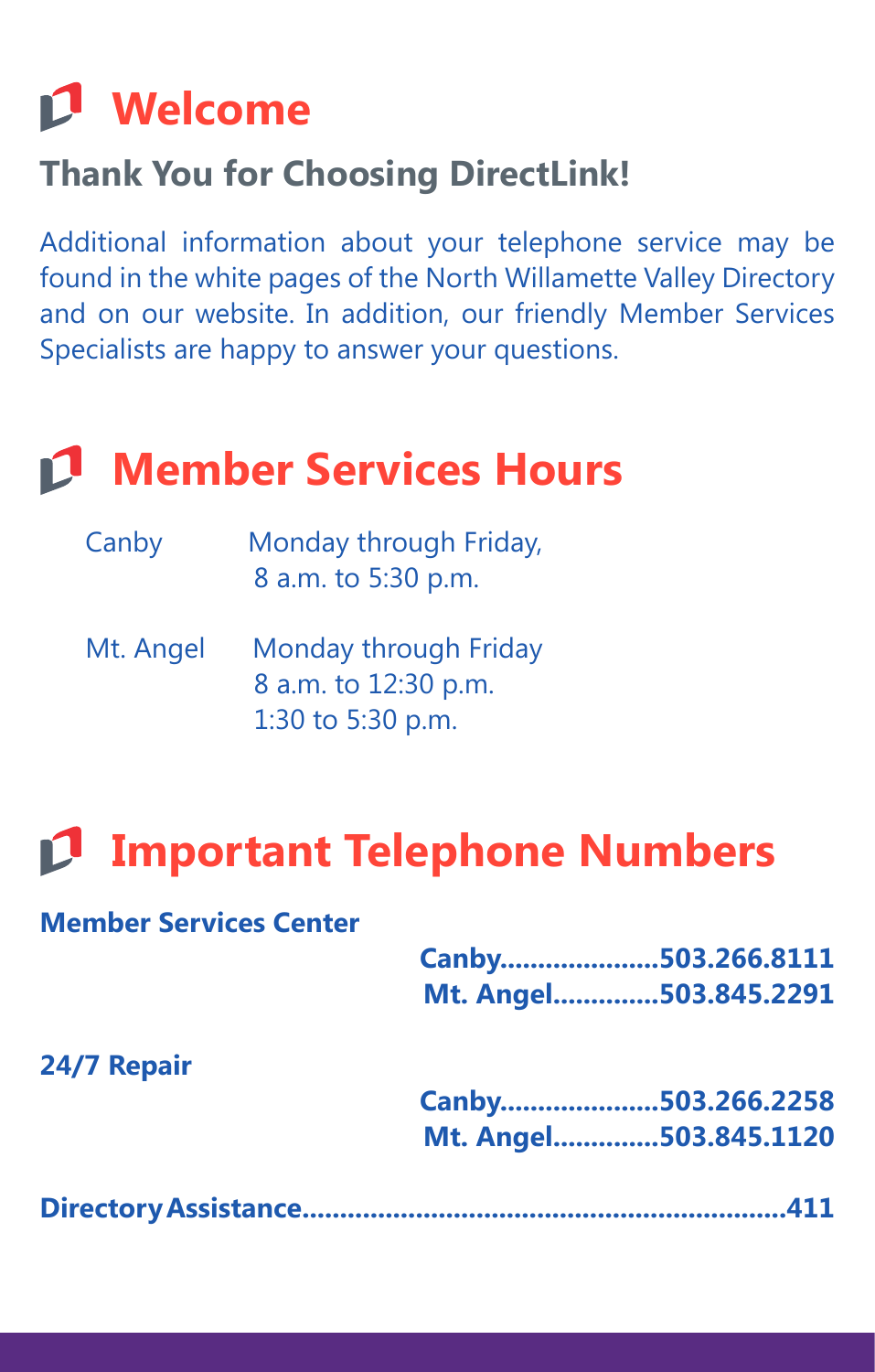## **Table of Contents**

| D. |  |
|----|--|
|    |  |
|    |  |
|    |  |
|    |  |
|    |  |
| D. |  |
|    |  |
|    |  |
|    |  |
|    |  |
|    |  |
|    |  |
|    |  |
|    |  |
|    |  |
|    |  |
|    |  |
|    |  |
|    |  |
|    |  |
|    |  |
|    |  |
|    |  |
|    |  |
|    |  |
|    |  |
|    |  |
|    |  |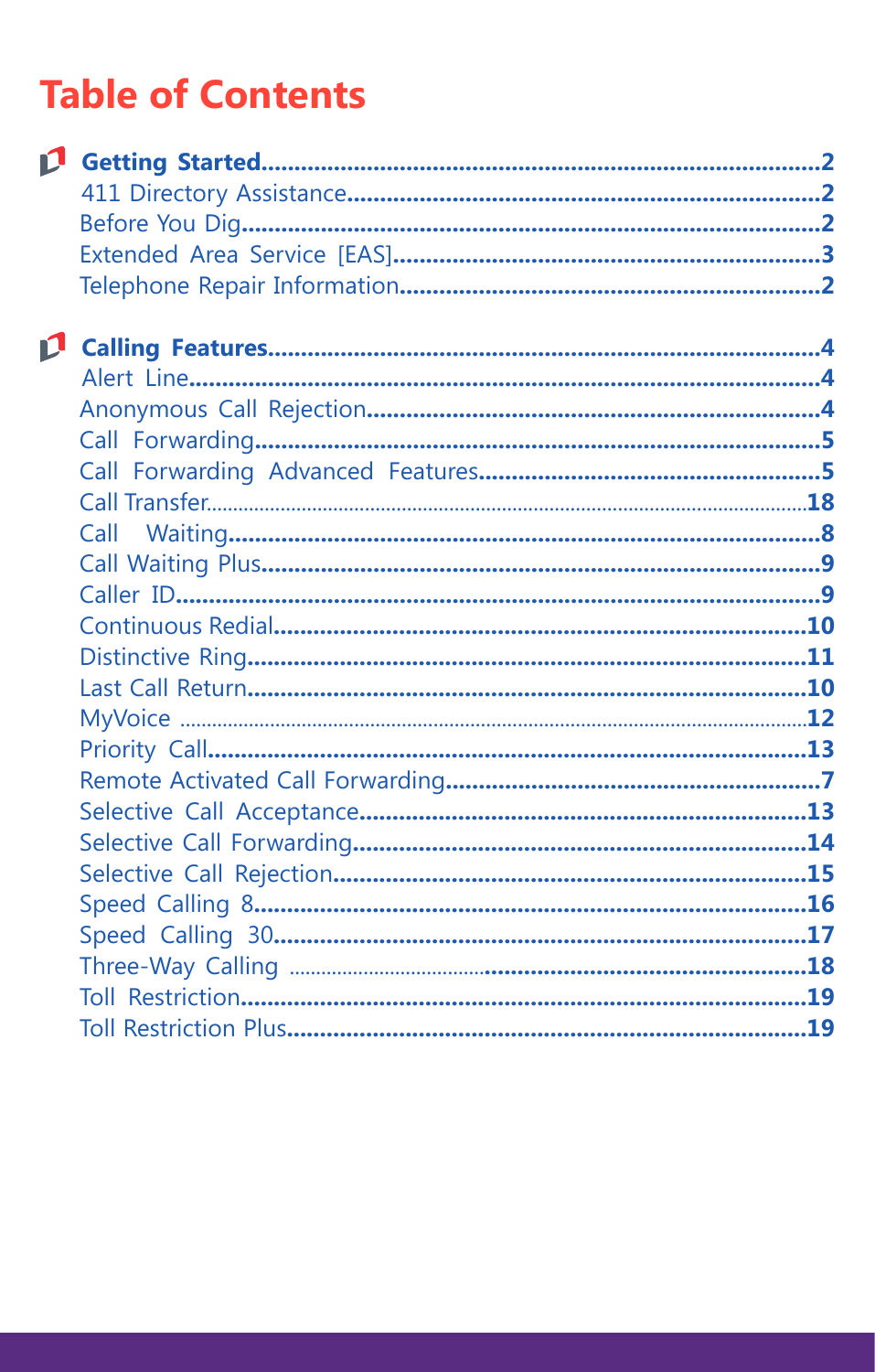

## <span id="page-3-0"></span>**Before You Dig**

If you are considering landscaping your yard, building additions to your home, or other activities that require significant digging, please remember the following: There are numerous underground utility lines such as gas, water, power, telephone, and cable TV services. To have all underground services located before you dig, call the Oregon Utility Notification Center at the following number: **1.800.332.2344** or **811**.

We will locate our underground facilities at no charge. Please allow 48 hours for scheduling. The green metal posts in your yard belong to DirectLink and contain telephone wiring. They are placed in the easement or right-of-way of your property so that DirectLink technicians can gain easy access to the pedestals in order to install or repair telephone service. Nothing should be placed or built against or close to the pedestal that would cover it or hinder the technician from getting to or opening it.

## **Telephone Repair Information**

For common troubleshooting problems, visit our website: **www.directlink. coop** or refer to the white pages in your North Willamette Valley Telephone Directory. If you experience problems with your telephone service that you are unable to troubleshoot, call the following number: **Canby: 503.266.2258 or Mt. Angel: 503.845.1120.**

All repair work done on DirectLink's portion of the line, from our central office to the outside of your home or business, is done free of charge. If the trouble is inside your home or business, we can provide repair service for a fee.

## **411 Directory Assistance**

With 411 service from DirectLink, you can find any local, national, or 800 listing for anywhere in the U.S. For international numbers, please call your long distance company.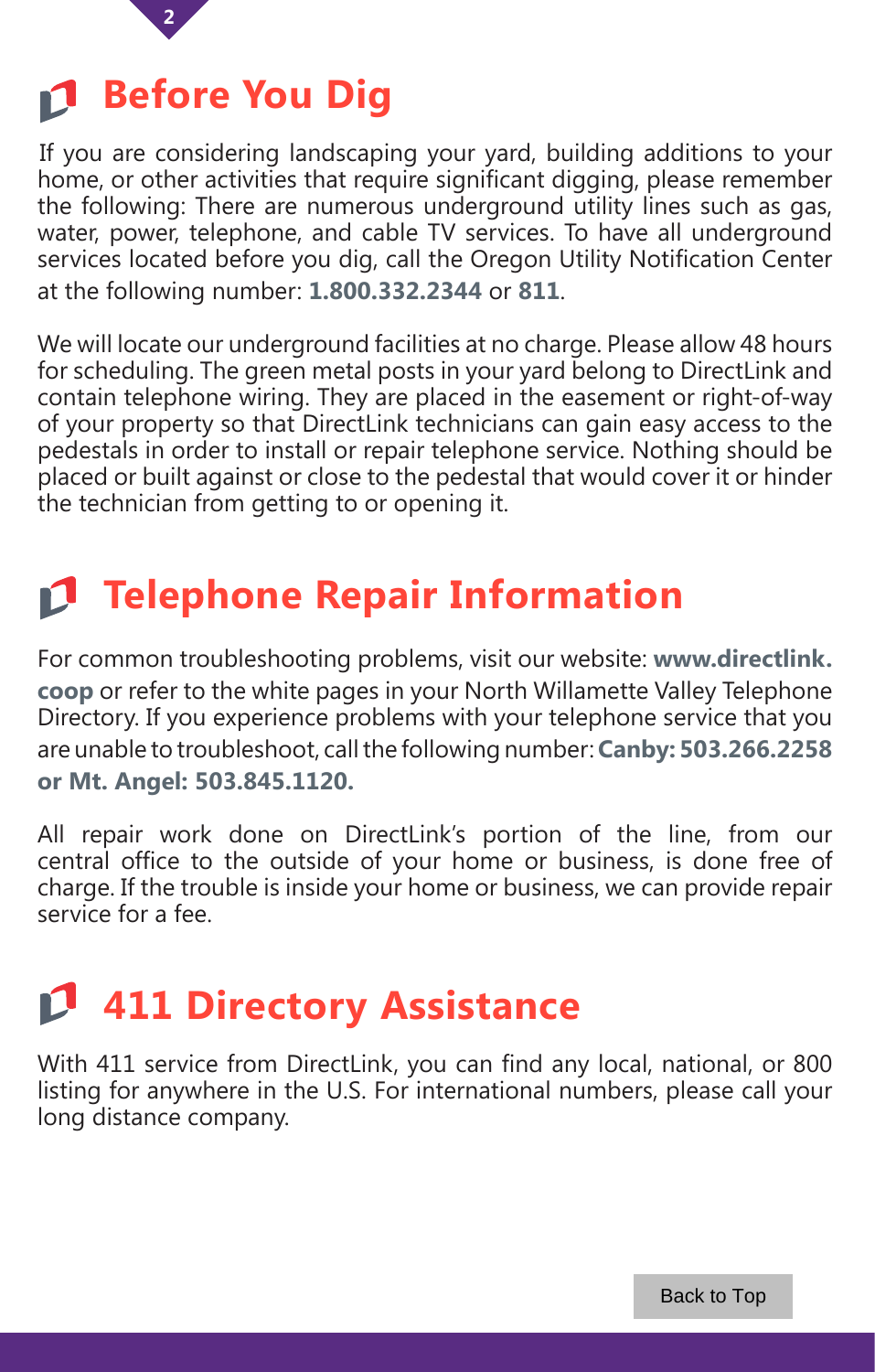

## **Extended Area Service**

The largest Extended Area Service (EAS) in Oregon is available through DirectLink. This service is available on a per call basis or on an unlimited calling plan. Either way, this service makes it simple and affordable to stay in touch with friends and family in the region. Canby members call **503.266.8111** and Mt. Angel members call **503.845.2291** for more information regarding rates and areas of coverage.

The Mt. Angel EAS includes calls to Salem, Keizer, Silverton & Monitor.

The Canby EAS Area includes (see map below): Aloha, Aurora, Banks, Beavercreek, Beaverton, Burlington, Carlton, Charbonneau, Colton, Corbett, Estacada, Forest Grove, Gaston, Gresham, Hillsboro, Hoodland, Lake Oswego, Molalla, Oak Grove-Milwaukie, Newberg, North Plains, Oregon City, Portland, Redland, Sandy, Scappoose, Scholls, Sherwood, Stafford, Sunnyside, Tigard, Tualatin, Vernonia, Wilsonville and Yamhill. Outside the Portland region, DirectLink also offers EAS service to Colton, Monitor, Woodburn-Hubbard, and Government Camp.

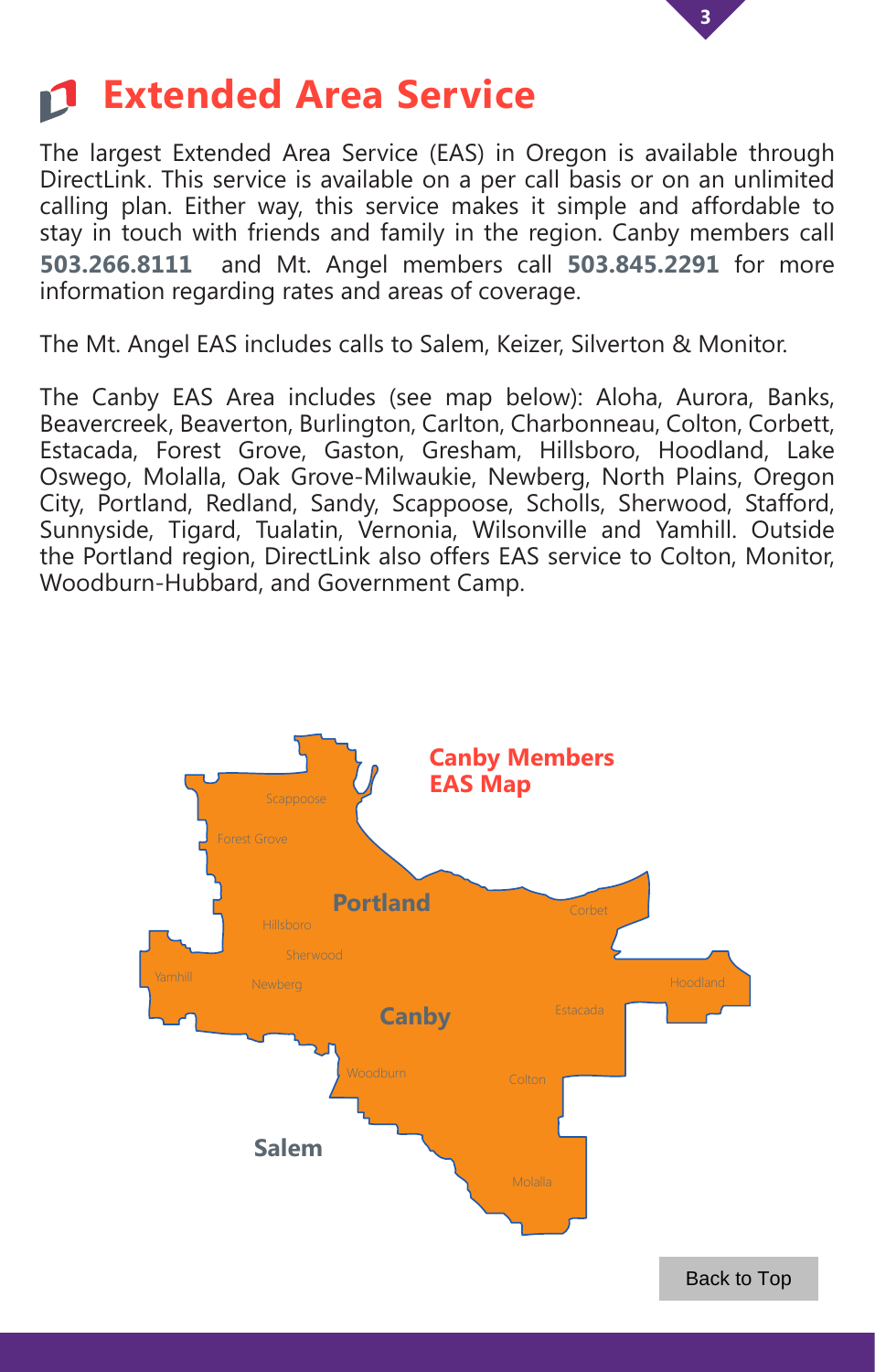

## <span id="page-5-0"></span>**Calling Features**

Your telephone can make life easier. When you use calling features available through DirectLink, you're putting your telephone to work. If you have ordered one or more calling features, we suggest that you take a moment to look over this User Guide and familiarize yourself with the features you've selected. If you have any questions about DirectLink calling features, help is a telephone call away at **503.266.8111 (Canby) or 503.845.2291 (Mt. Angel).**

### **Alert Line†**

There are times when you want your telephone to dial a pre-determined number automatically for you by simply lifting your receiver. Alert Line offers you this feature.

#### **How to set up Alert Line:**

- **1.** To activate Alert Line, call our Member Services Center at **503.266.8111** and a Member Services Specialist will help you complete the necessary steps.
- **2.** Once Alert Line is activated, your telephone will automatically dial the number you have selected after the receiver has been lifted off the hook for thirty seconds.

*Note: The number you select cannot include 911.*

## **Anonymous Call Rejection**

Sometimes it's important to stop calls from telephones that have their number blocked.

**How to use Anonymous Call Rejection:**

- **1.** To activate Anonymous Call Rejection on your line, call Member Services at **503.266.8111 (Canby) or 503.845.2291 (Mt. Angel).**
- **2.** Once Anonymous Call Rejection is in place, your telephone will not accept calls from anyone who has Line Blocking activated on their telephone. The caller must deactivate the blocking feature from their telephone [\*82] if they wish to complete a call to you.
- **3.** To turn OFF Anonymous Call Rejection Press \*87. To turn ON Press \*77.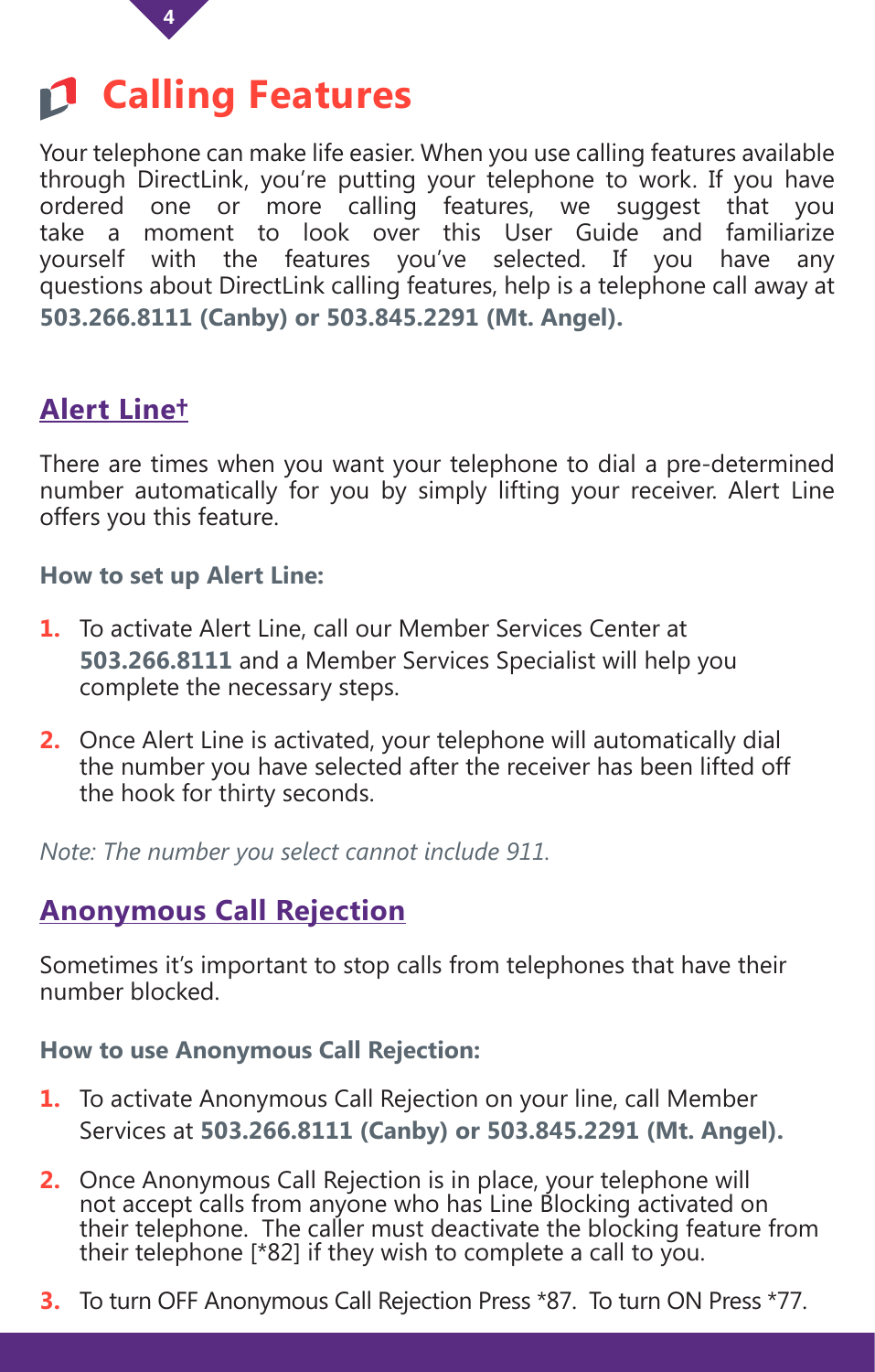

## <span id="page-6-0"></span>**Call Forwarding (for all calls)**

When you are going out, Call Forwarding automatically sends all your calls to a selected local, long distance, or wireless number.

#### **How to set up Call Forwarding:**

- **1.** Lift the receiver and press \*72 (Rotary 1172).
- **2.** You will hear three quick tones followed by dial tone, enter the number to where you want your calls forwarded. Two tones confirm Call Forwarding is activated.

*Note: You will hear a short ring on your telephone each time a call is forwarded.*

#### **To deactivate Call Forwarding:**

• Press \*73 (Rotary 1173). Two tones tell you Call Forwarding is deactivated.

*Note: Measured service and long distance charges may apply for completed calls.* 

## **Call Forward Don't Answer: Variable**

To activate this feature, contact the Member Services Center at **503.266.8111 (Canby) or 503.845.2291 (Mt. Angel)** and inform a Member Services Specialist how many times you wish your telephone to ring before calls are forwarded.

#### **How to set up Call Forwarding Don't Answer: Variable:**

- **1.** Lift the receiver and press \*92 (Rotary 1192).
- **2.** You will hear three quick tones followed by dial tone, enter the number to where you want your calls forwarded. Two tones confirm Call Forwarding Don't Answer - Variable is activated.

#### **To deactivate Call Forwarding Don't Answer: Variable:**

• Press \*93 (Rotary 1193). Two tones tell you Call Forwarding Don't Answer – Variable is deactivated.

Back to Top

*Features marked with † are not available in Mt. Angel service areas.*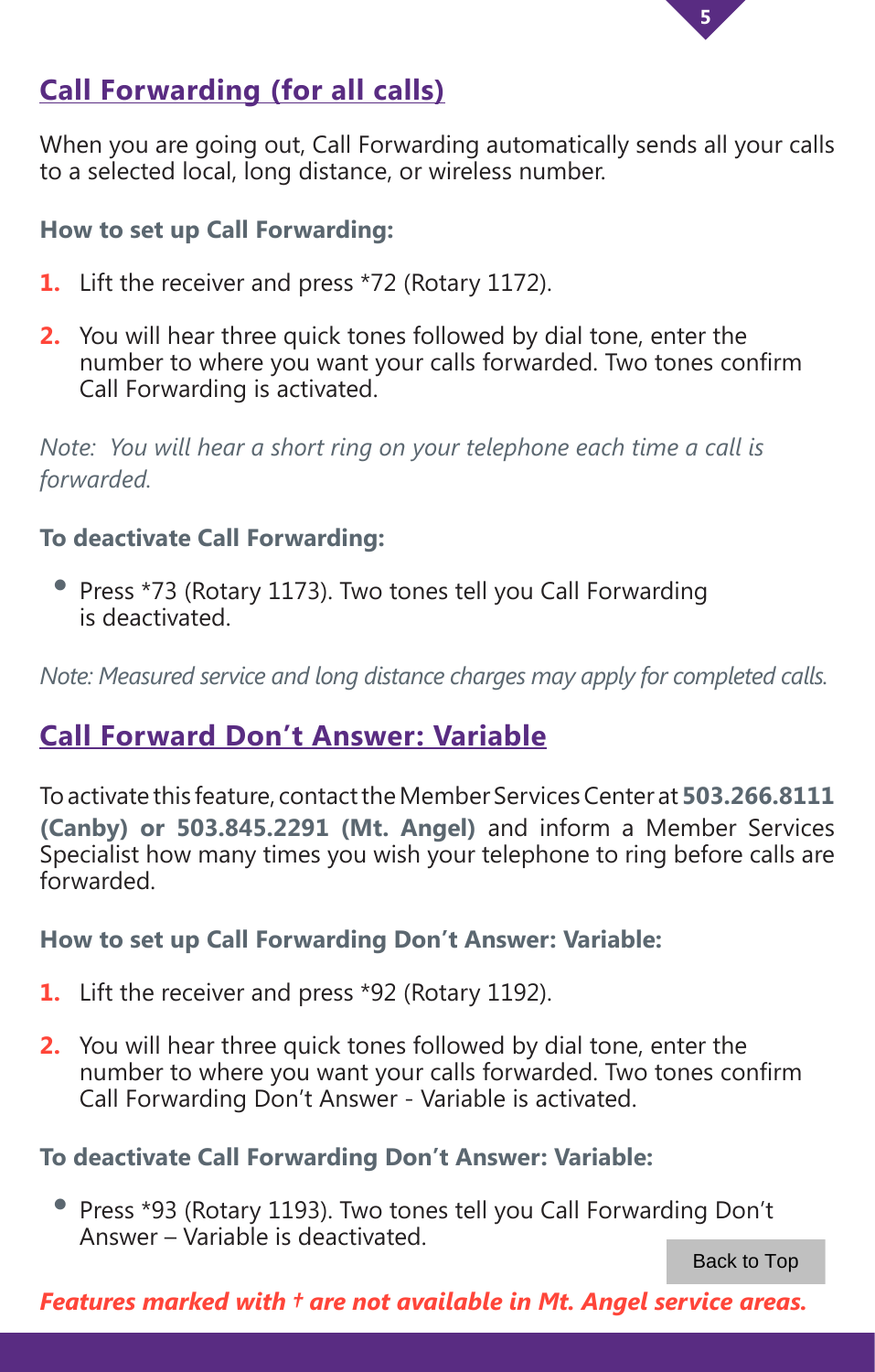

## **Call Forwarding Busy Line: Variable**

This is a convenient way to forward calls to another number when the line is busy. This feature may be used in conjunction with Call Forward Don't Answer - Variable.

#### **How to set up Call Forwarding Busy Line: Variable**

- **1.** Lift the receiver and press \*90 (Rotary 1190).
- **2.** You will hear three quick tones followed by dial tone, enter the number to where you want your calls forwarded. Two tones confirm Call Forwarding Busy - Variable is activated.

#### **To deactivate Call Forwarding Busy Line: Variable**

• Press \*91 (Rotary 1191). Two tones tell you Call Forwarding Busy Line – Variable is deactivated.

### **Call Forwarding Don't Answer: Fixed**

To activate this feature, contact the Member Services Center at **503.266.8111 (Canby) or 503.845.2291 (Mt. Angel)**. Inform the Specialist what number you wish your calls to be forwarded to on a permanent basis, and how many times the telephone should ring before calls are forwarded.

### **Call Forwarding Busy Line: Fixed**

To activate this feature, contact the Member Services Center at **503.266.8111 (Canby) or 503.845.2291 (Mt. Angel)**. Inform a Specialist what number you wish your calls to be forwarded to on a permanent basis.

## **Multiple Call Forwarding Enhancement†**

To activate this feature, contact the Member Services Center at **503.266.8111 (Canby)**. Inform a Specialist what number you wish your calls to be forwarded to and how many times the telephone should ring before calls are forwarded. Once Call Forward Multiple Enhancement is activated, multiple calls that come into your line at the same time will automatically be forwarded to another number, or sent to voice mail.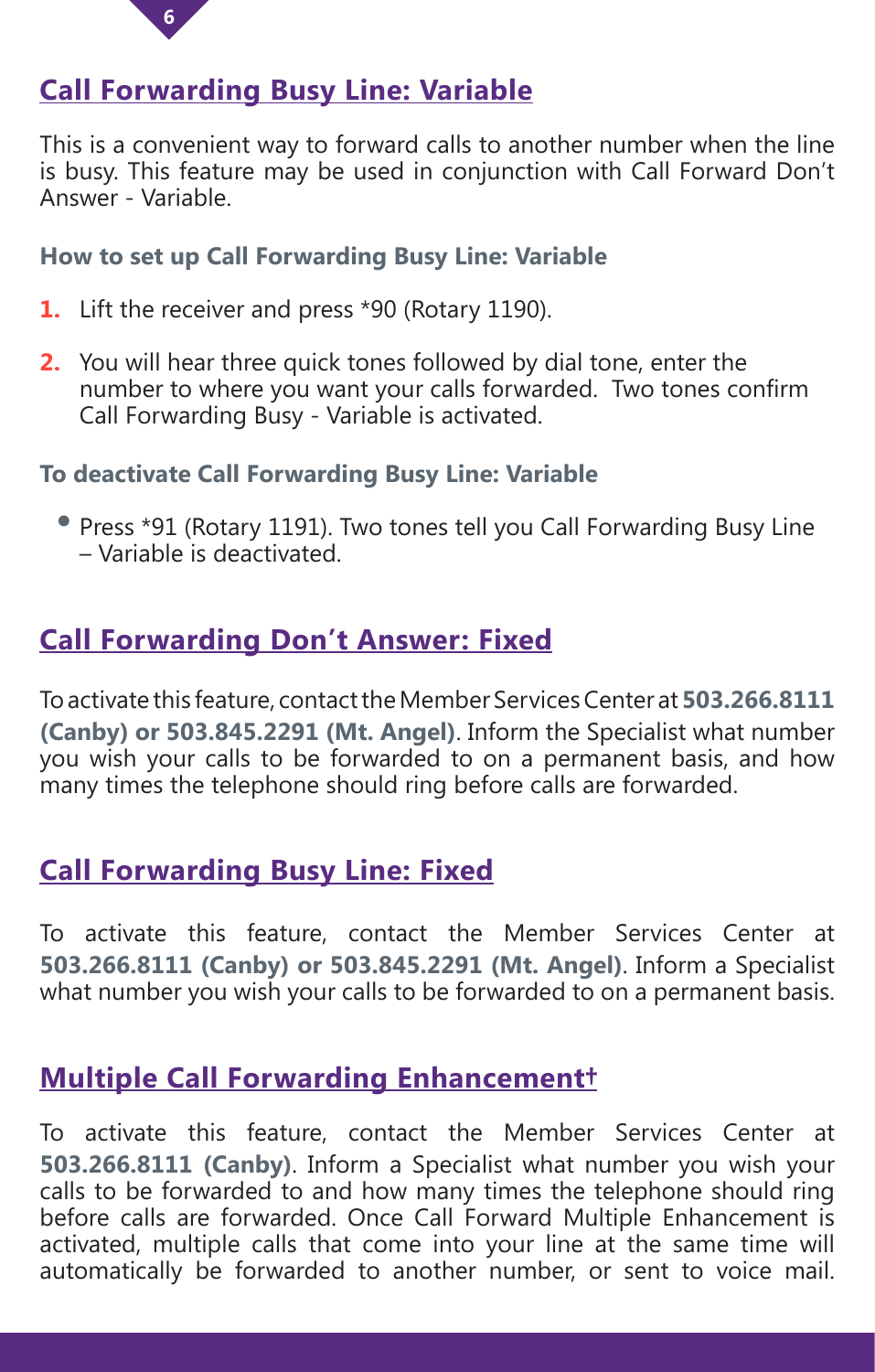

### <span id="page-8-0"></span>**Remote Activated Call Forwarding†**

Get the convenience of forwarding your calls anywhere from any touchtone telephone. Within seconds, you can send calls to a pager, wireless telephone, or another telephone number, and you don't have to be home to do it!

#### **How to use Remote Activated Call Forwarding:**

- **1.** To use Remote Activated Call Forwarding call the system number by dialing **503.266.7007.**
- **2.** The recorded instructions will prompt you to enter your telephone number followed by the # key and then your PIN. You will hear three short tones and then a regular dial tone.
- **3.** Enter the Call Forwarding access code \*72 (Rotary 1172) and wait for the second dial tone.
- **4.** Enter the number you wish calls to be forwarded to. Two-tones will confirm that your calls are forwarded.

#### **To deactivate Remote Activated Call Forwarding from a remote location:**

- Dial **503.266.7007**.
- Enter your telephone number and your PIN. You will hear three short tones then a regular dial tone.
- Enter the Call Forwarding access code \*73 (Rotary 1173). Your feature is now deactivated.

**To deactivate Remote Activated Call Forwarding from home:**

Dial \*73 (Rotary 1173). Your feature is now deactivated.

Back to Top

*Features marked with † are not available in Mt. Angel service areas.*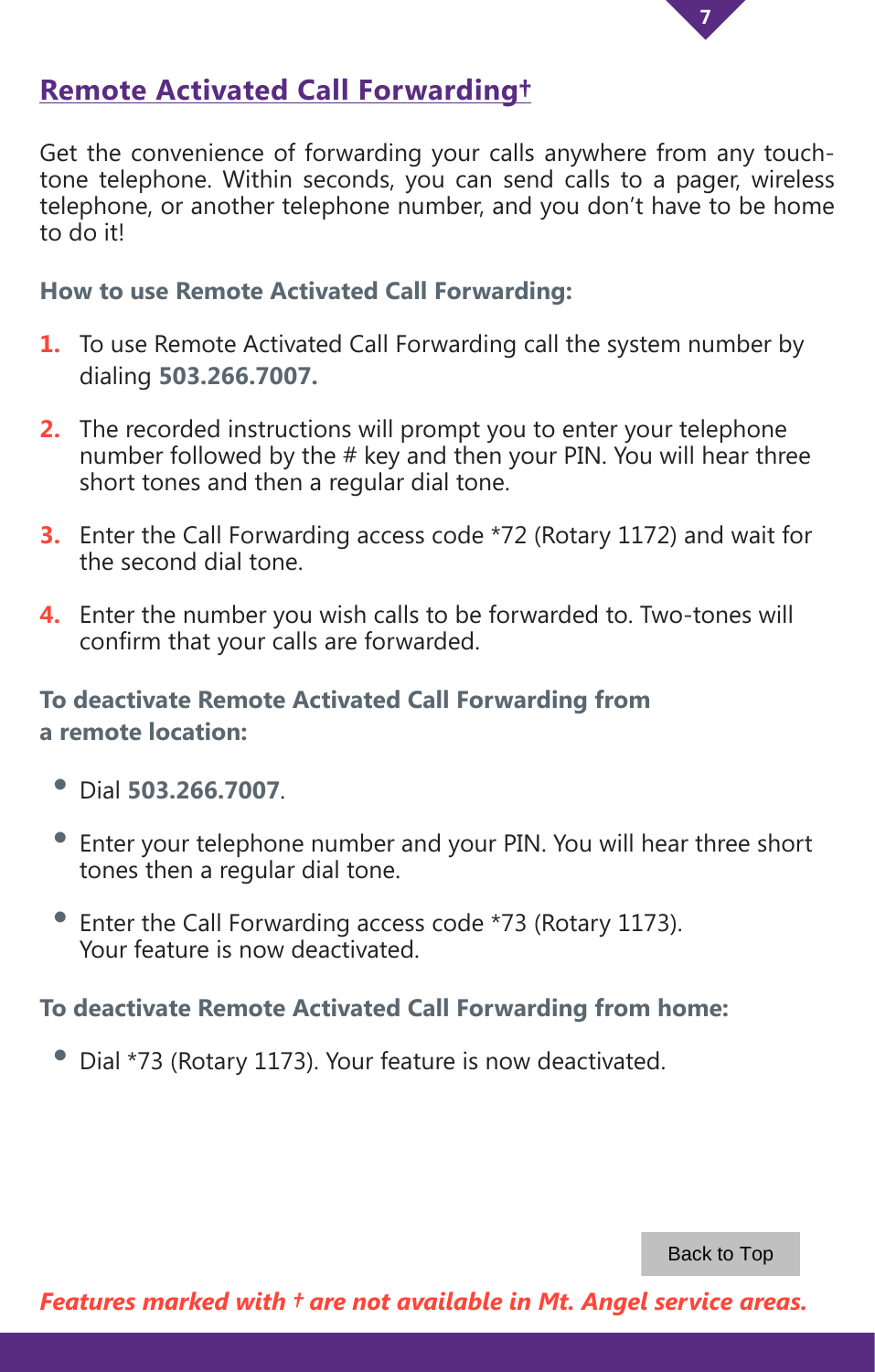<span id="page-9-0"></span>

### **Call Waiting**

Don't miss important calls when you're on the telephone. Call Waiting lets you take a second call without ending your first conversation. When you're talking on the telephone, a special tone alerts you that someone is calling.

#### **How to use Call Waiting:**

- **1.** When you hear the Call Waiting tone, quickly press and release the switchhook to put the first call on hold and answer the second call.
- **2.** Press the switchhook again to switch between callers.
- **3.** To remove one party, simply hang up by pressing the flash key.

#### **How to temporarily cancel Call Waiting:**

- **1.** To place a call without Call Waiting active on the line, lift the receiver and press \*70 (Rotary 1170).
- **2.** When you hear the normal dial tone, Call Waiting is turned off. The procedure works on a call-by-call basis. After each call is completed, Call Waiting will re-activate on the line.

#### **How to temporarily turn off Call Waiting with a call in progress:**

- **1.** Press and release the switchhook to put your call on hold.
- **2.** Listen for three brief tones and a normal dial tone, then press \*70 (Rotary 1170).
- **3.** Press and release the switchhook again to continue your original call with no Call Waiting interruptions.
- **4.** When you hang up, Call Waiting will re-activate on the line.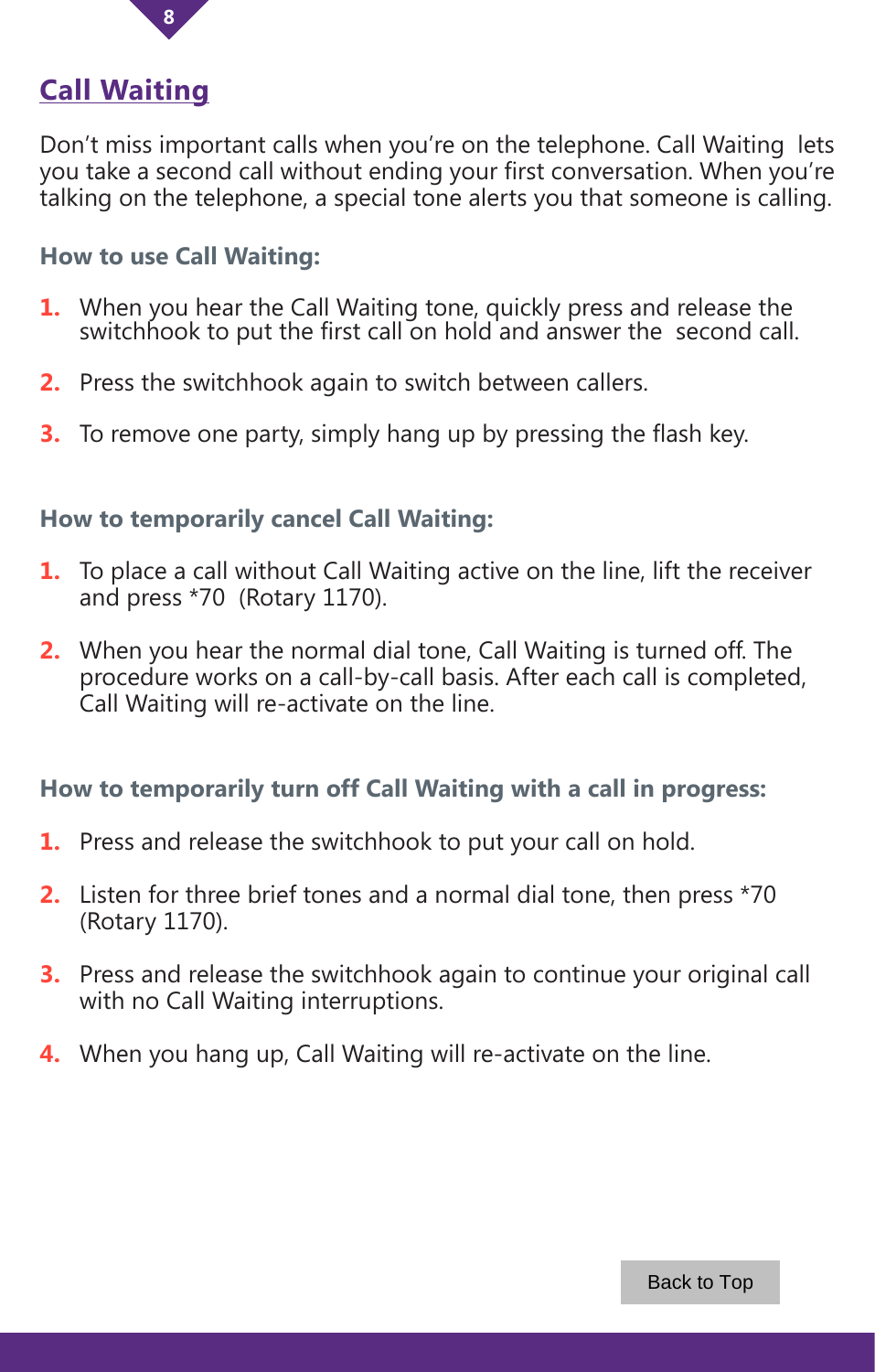

## <span id="page-10-0"></span>**Call Waiting Plus**

See who your second caller is before answering your Call Waiting call. After the Call Waiting tone, your special Call Waiting ID display unit will show the name and number of most callers.

#### **How to use Call Waiting Plus:**

- **1.** When you hear the Call Waiting tone, look at your Call Waiting ID display to see who is calling. Allow two full rings for the caller's information to display.
- **2.** If you want to answer, quickly press and release the switchhook to put the first call on hold and answer the second call.
- **3.** To remove one party, simply press and release the switchhook.

*Note: Compatible display unit required with Caller ID subscription. Not all calls will display a name and number.*

### **Caller ID**

Caller ID lets you know who is calling before you answer the telephone. The Caller ID display unit will show the name and number of the person who is calling.

#### **How to use Caller ID:**

- **1.** When an incoming call is received, your caller ID telephone or a display unit attached to your telephone will show the name and number of calls after the second complete ring.
- **2.** The name and number of the caller, along with the date and time of the call will automatically be stored, even if you do not answer the call.
- **3.** If Private or Anonymous displays on your unit, it means that the person calling has chosen to block their name and number.
- **4.** If Unknown, Unavailable, or Out of Area is displayed, the person is calling from an area where Caller ID is not available.

*Note: Compatible display unit required with Caller ID subscription. Not all calls will display a name and number.*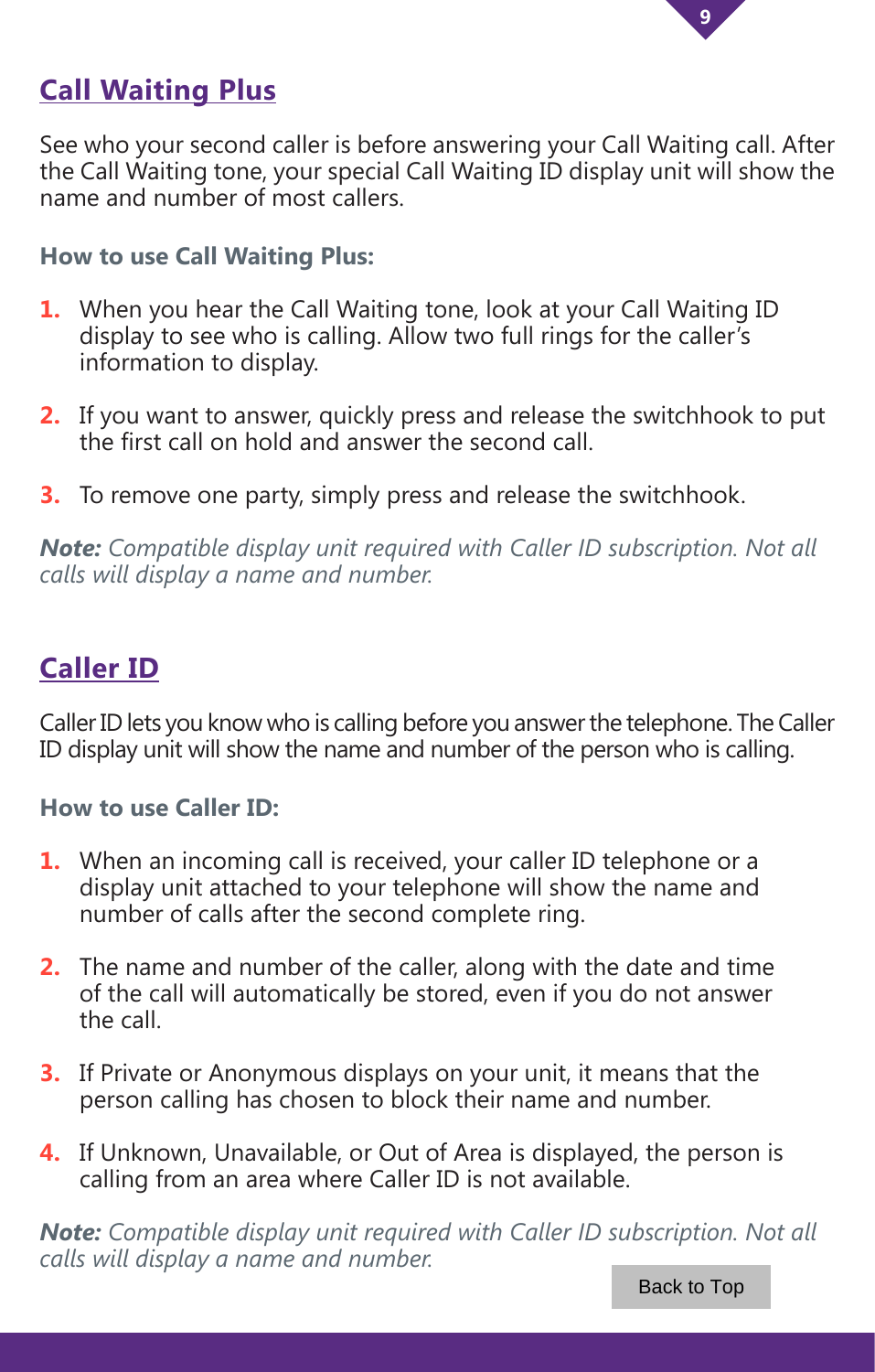

## <span id="page-11-0"></span>**Continuous Redial**

The busy signal... we all get tired of hearing it when we're trying to place a call. With Continuous Redial, your telephone does the work for you.

#### **How to use Continuous Redial:**

- **1.** When you receive a busy signal, hang up, pick up the receiver again and listen for dial tone. Press \*66 (Rotary 1166).
- **2.** Hang up. Continuous Redial will continue dialing the number for up to 30 minutes.
- **3.** When the line is no longer busy, you are notified by a distinctive ring. Simply pick up the telephone and the call will connect.
- **4.** Continuous Redial will work with most local and some long distance numbers.
- **5.** You can continue to place and receive calls while Continuous Redial is activated.

#### **To cancel Continuous Redial:**

Lift the receiver and press \*86 (Rotary 1186).

*Note: Measured service and long distance charges may apply for completed calls. Monthly flat rate or per use options available.*

### **Last Call Return**

The telephone stops ringing just as you reach it. You wonder who called and if they will call back. With Last Call Return, you don't have to wait — you can find out who called and automatically redial the number if you choose.

#### **How to Use Last Call Return:**

- **1.** To find out the number of your last caller, lift the receiver and press \*69 (Rotary 1169).
- **2.** You will be provided with the number of the caller, even if you were unable to answer the call. Blocked numbers will not be announced.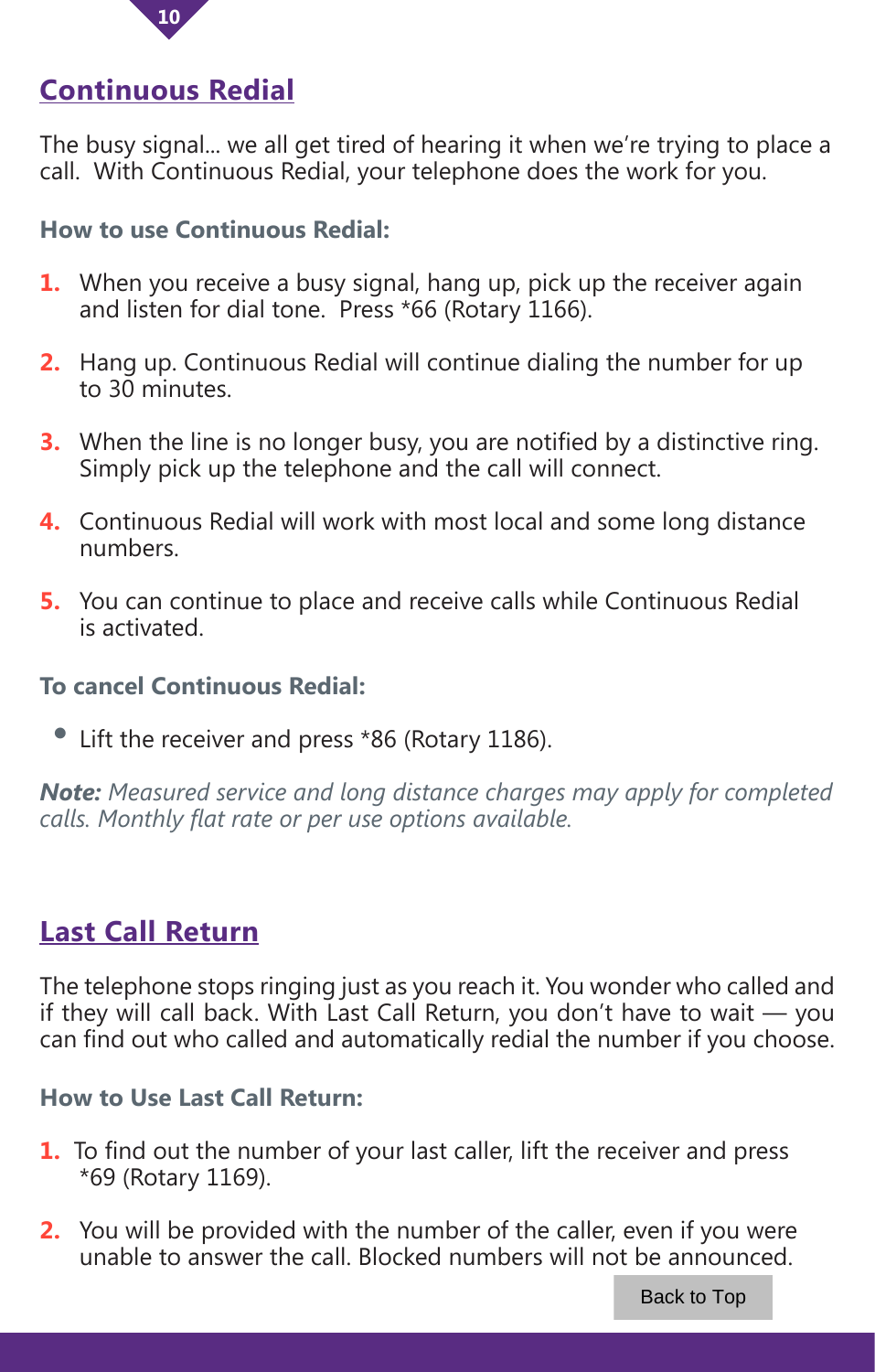

- <span id="page-12-0"></span>**3.** If you decide to return the call, simply press **[1]** and your telephone will dial the number.
- **4.** If the call you are trying to return is busy, hang up and your telephone will continue to redial the busy line for up to 30 minutes.
- **5.** When the line is no longer busy, you are notified by a distinctive ring. Simply pick up the telephone and the call will connect.
- **6.** This feature works with most local and some long distance numbers.

#### **To cancel Last Call Return:**

Lift the receiver and press \*89 (Rotary 1189).

*Note: Measured service and long distance charges may apply for completed calls. Monthly flat rate or per use options available.*

### **Distinctive Ring**

Distinctive Ring gives you an additional telephone number that when dialed rings to your main telephone number with a distinctive tone pattern — one ring means a call for you, the other means the call is for someone else.

#### **How to use Distinctive Ring:**

To activate Distinctive Ring, call the Member Services Center at **503.266.8111 (Canby) or 503.845.2291 (Mt. Angel)** and a Member Services Specialist will help you complete the necessary steps. This will include selecting the number and ring pattern associated with Distinctive Ring. Once activated, when someone calls the telephone number that you have Distinctive Ring activated on, the ring will be a unique tone pattern.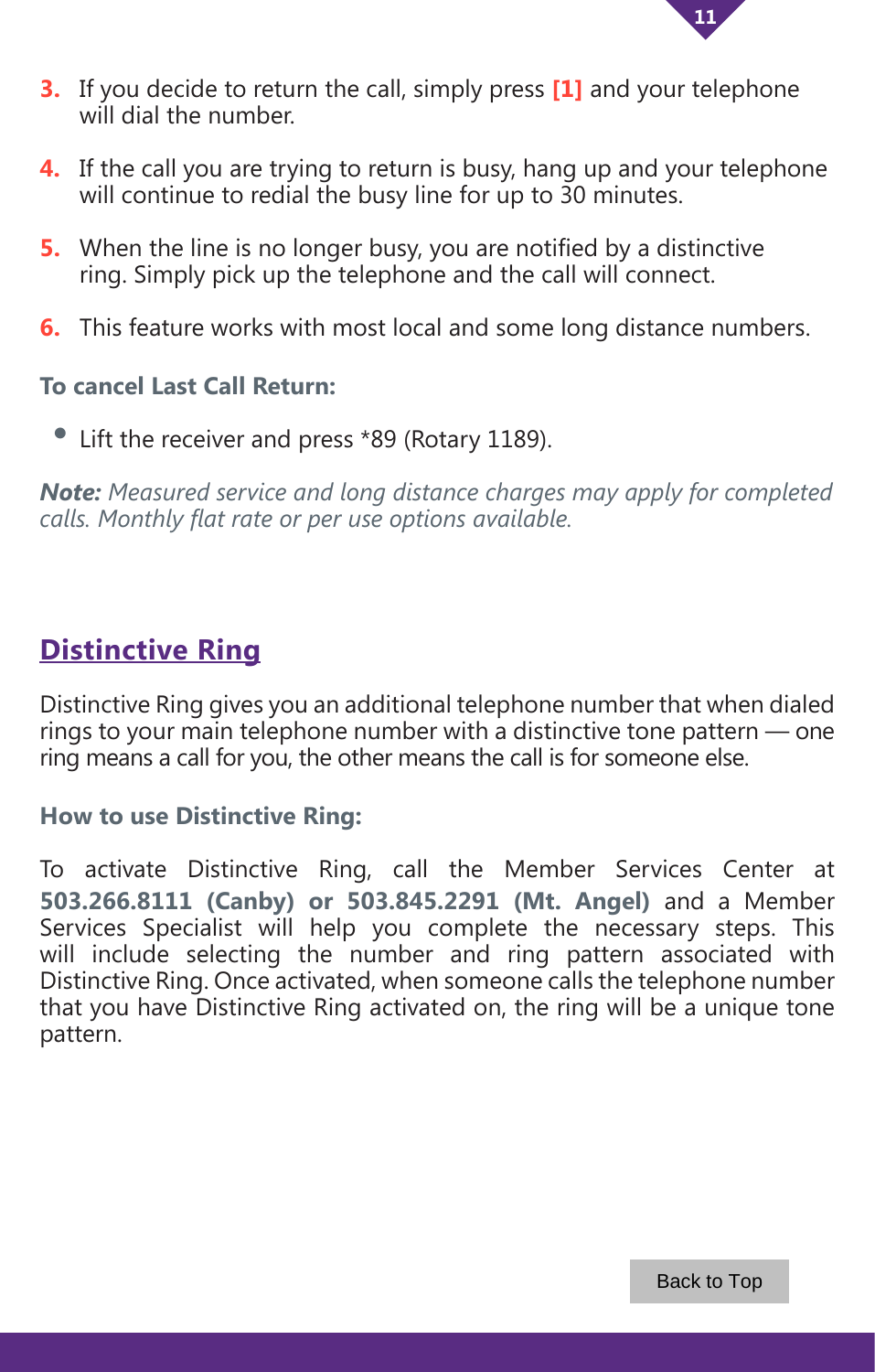

#### <span id="page-13-0"></span>**MyVoice**

MyVoice is an interactive web based program that allows you to check voice mail, set preferences and manage your calling features online. You may listen to your messages in any order, and not just the order in which they were received. You can even forward a voice mail message as an email to a computer or mobile device.

#### **Accessing MyVoice**

To access MyVoice, visit www.directlink.coop/MyVoice. Enter your DirectLink telephone number and your voice mail PIN (password) to log in.

#### **New Voice Mail Members**

You must first set up your voice mail service and PIN number using your home telephone before using this service.

#### **Current Voice Mail Members**

Log into your MyVoice account using your DirectLink telephone number and current voice mail PIN.

*Note: For maximum account security, if your current PIN (password) does not meet the criteria below, it is strongly recommended to change it after initial log in.* 

#### **PIN (password) Tips**

Your PIN (password) number may be 4 to 10 numbers in length, cannot repeat more than two numbers in a row, use any portion of your home telephone number, or use more than two numbers sequentially.

*Note: Your MyVoice PIN (password) and voice mail PIN are linked. If one is changed, the other will also change to the new PIN (password) number.* 

#### **Program Assistance**

A detailed MyVoice user guide is located on the MyVoice web page and will guide users step by step through the system. Should you have questions about a tab or the various features contained within the tab, click on the help button ( $\ddot{\varphi}$ ) located on every screen in the top right hand corner.

If the help options do not answer your question, please call our Technical Support Team at **503.266.8111 (Canby) or 503.845.2291 (Mt. Angel)** for additional assistance.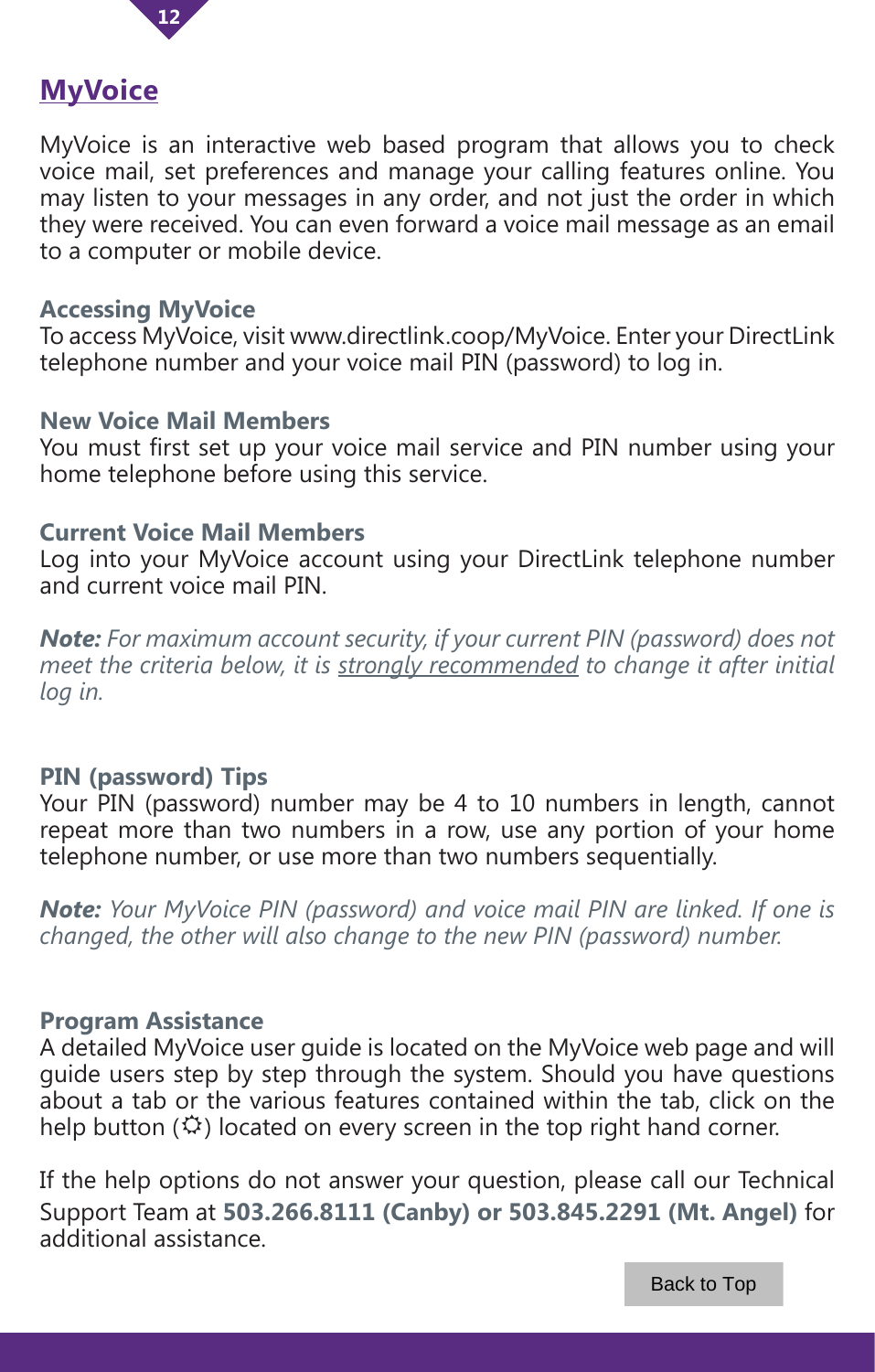

## <span id="page-14-0"></span>**Priority Call**

There are people in your life whose calls you consider important and look forward to receiving. Priority Call gives you a unique ring that alerts you to those people who have special priority.

#### **How to use Priority Call:;**

- **1.** Store up to 36 different numbers to be identified with a unique ring.
- **2.** To establish or change your Priority Call list, simply lift the receiver, press \*61 (Rotary 1161) and follow the recorded instructions.
- **3.** Members with Call Waiting will have their Priority Calls identified by a special tone if they are on another call.
- **4.** To cancel Priority Call, lift the receiver, press \*61 (Rotary 1161) and follow the recorded instructions.

## **Selective Call Acceptance**

There are times that you only want to hear from certain people. You can create a list of up to 30 numbers that you want to be able to contact you. Calls from numbers not contained in your list will hear an announcement that informs them you are not receiving calls at this time.

#### **How to use Selective Call Acceptance:**

To establish or change your Selective Call Acceptance list, simply lift the receiver, press \*64 (Rotary 1164) and follow the recorded instructions.

- Press 0 to repeat instructions
- Press 1 to review numbers on your list
- Press 3 to turn your list on/off
- Press # to add a number to your list
- Press \* to delete a number from your list
- Press 08 to delete all the numbers from your list.

*Note: When this feature is activated, ONLY telephone numbers on your list will be able to connect to your number.*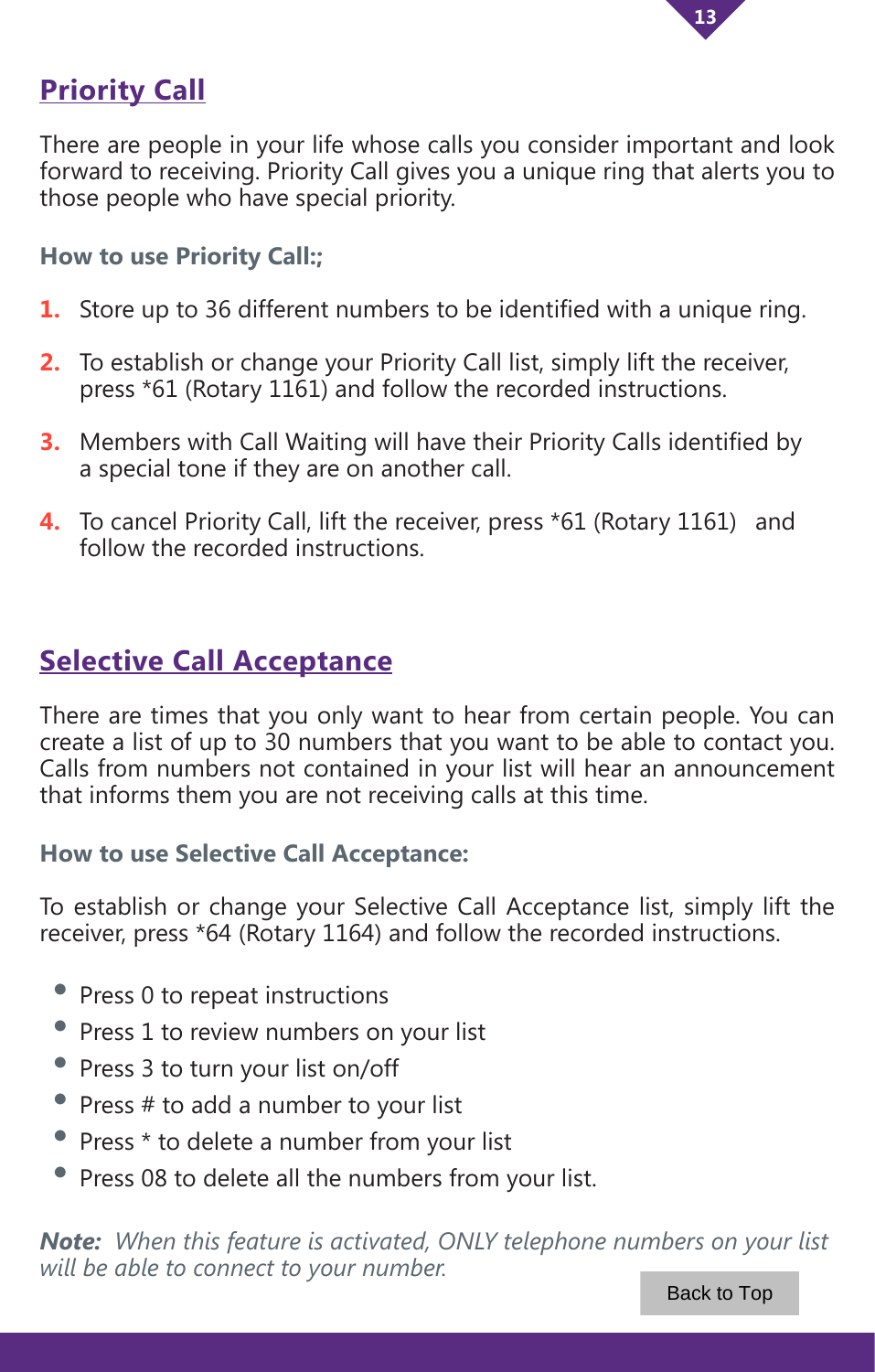

## <span id="page-15-0"></span>**Selective Call Forwarding**

Selective Call Forwarding lets you choose specific calls to transfer to a local, long distance, or mobile number. Use it to forward just those calls you don't want to miss. Calls you have not chosen to forward can still be received at your home number. Up to 30 numbers can be stored in your Selective Call Forwarding list. Works with most local and some long distance numbers within your area.

#### **How to use Selective Call Forwarding:**

- **1.** Lift the receiver and press \*63 (Rotary 1163).
- **2.** Follow the voice instructions and Press 3 to turn the feature ON (if currently off) or OFF (if currently on).
- **3.** To enter your "forward to" number: The first time you turn on the service, you will be asked to enter the number to which you would like your special calls forwarded. From then on, the system will simply remind you of the current "forward to" number. If the number is correct, dial 1. To change the current "forward to" number, dial 0 and follow voice instructions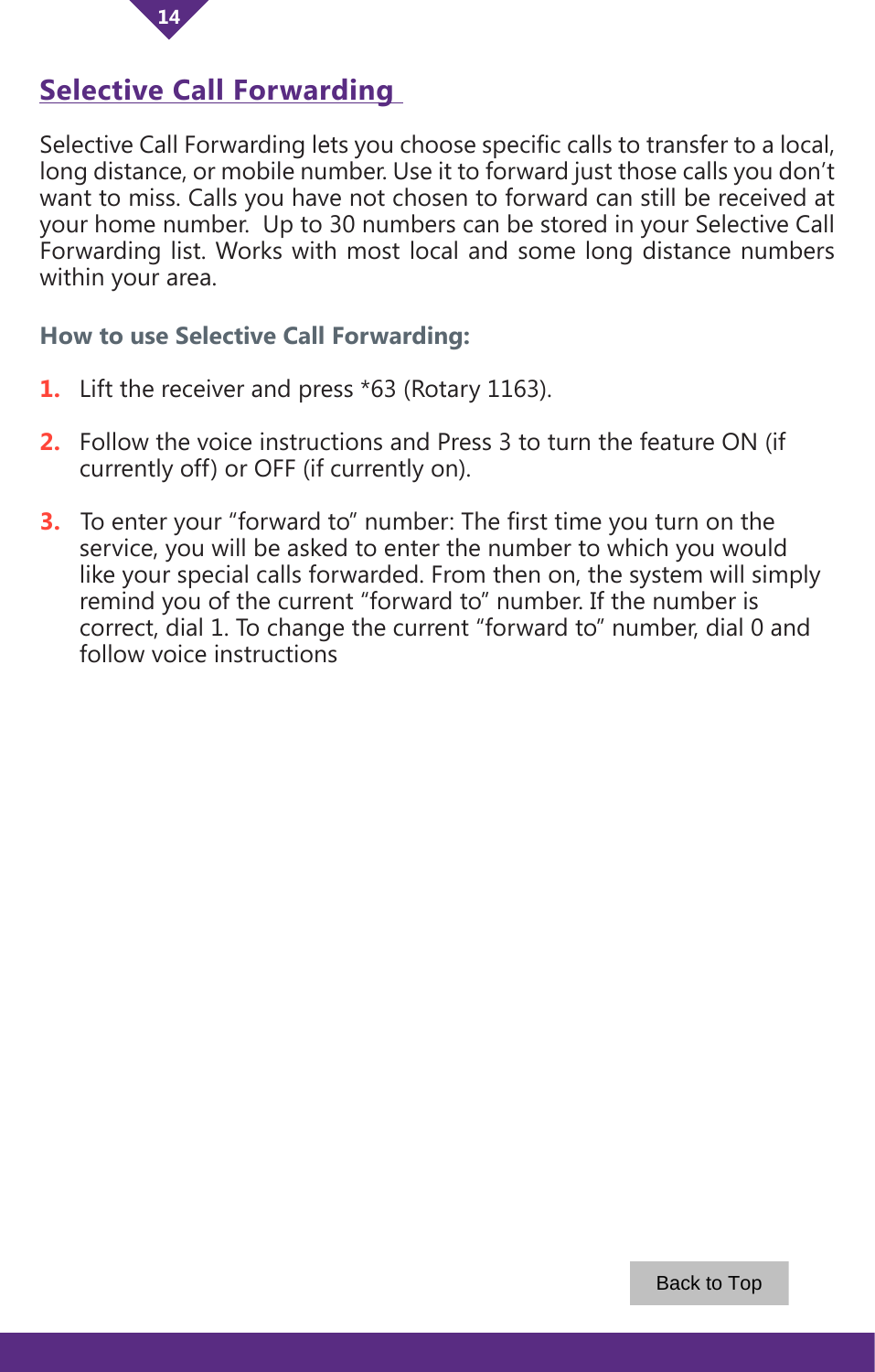

## <span id="page-16-0"></span>**Selective Call Rejection**

There are some calls you just don't want to receive. Avoid these calls with Selective Call Rejection. Up to 30 numbers can be stored in your Selective Call Rejection list. Works with most local and some long distance numbers within your area.

#### **How to use Selective Call Rejection:**

Lift the receiver and press \*60 (Rotary 1160) and follow the recorded instructions.

- Press 0 to repeat the instructions
- Press 1 to review numbers on your list
- Press 3 to turn your list on/off
- Press  $#$  to add a number to your list
- Press \* to delete a number on your list
- Press 08 to delete all numbers from your list.

#### **To add the last caller to your Call Rejection List:**

- Press \*60 and follow the recorded instructions
- Press  $#01#$  to add the last caller
- **1.** When an unwanted caller attempts to call you, a recorded message indicates that you are not accepting calls.

#### **To temporarily deactivate Selective Call Rejection:**

• Press \*80 (Rotary 1180).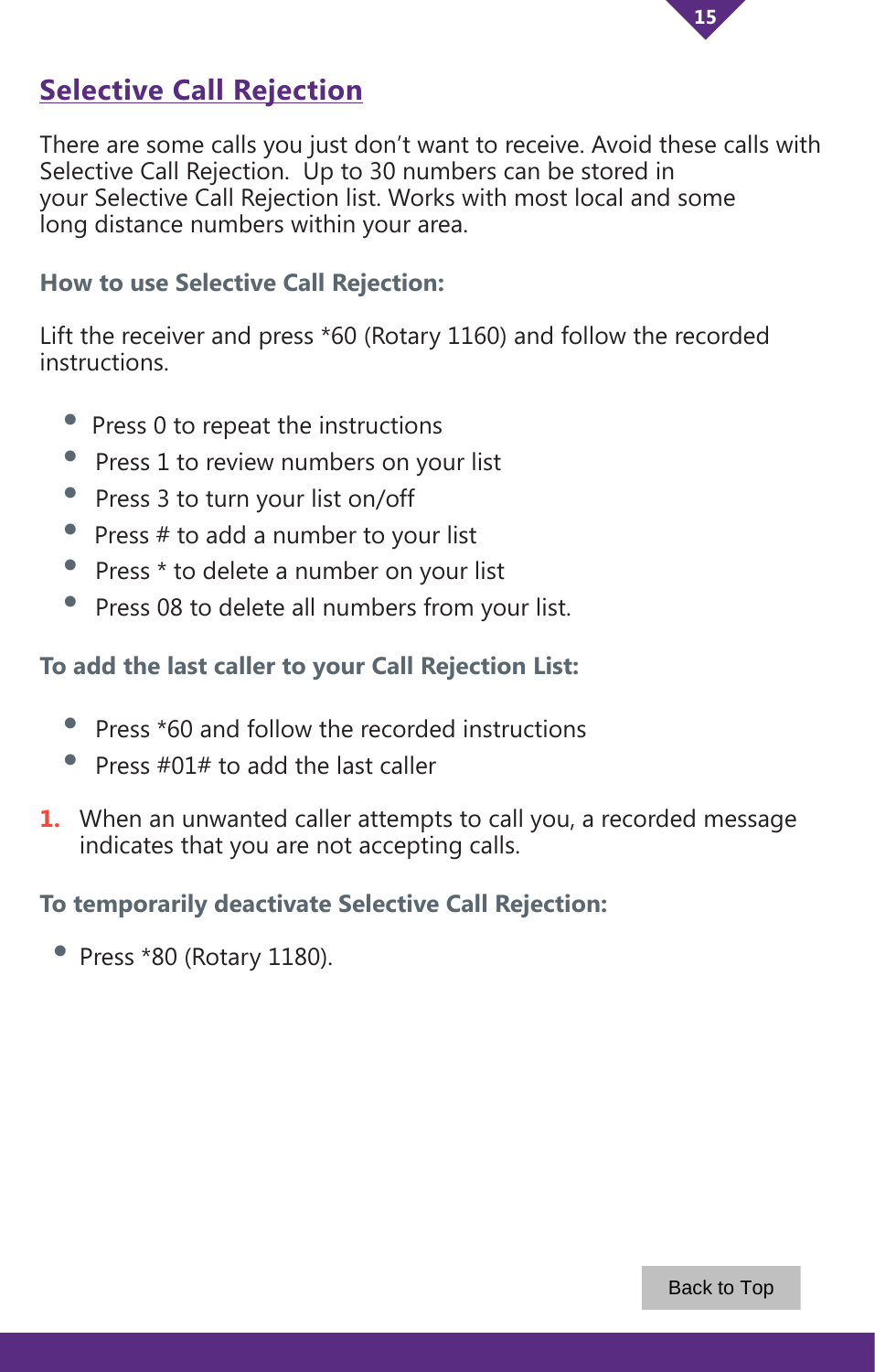

### <span id="page-17-0"></span>**Speed Calling 8**

Now dialing numbers you call most often is fast and easy with Speed Calling 8. Simply assign a single digit code to important frequently called numbers. Speed Calling through DirectLink can be used through any telephone in your home or office that utilizes the same line.

#### **How to Program Speed Calling 8:**

- **1.** Make a list of 8 frequently dialed numbers.
- **2.** Assign each a one-digit code from 2 to 9.
- **3.** Lift the receiver and press \*74 (Rotary 1174).
- **4.** Press the one-digit code you've selected, followed by the telephone number assigned to that code. Include your access code and area code if it's a long distance number.
- **5.** You will hear a tone confirming the number is programmed.
- **6.** Repeat steps 2 and 3 for the other 7 numbers.

#### **How to call someone on your Speed Calling list:**

- Lift the receiver and dial the access code assigned to the calling number.
- Press the # button or wait for the pause.

#### **How to change programmed numbers:**

Repeat steps 1-4 above. You don not need to reprogram the numbers you wish to keep.

*Note: Measured service and long distance charges may apply for completed calls.*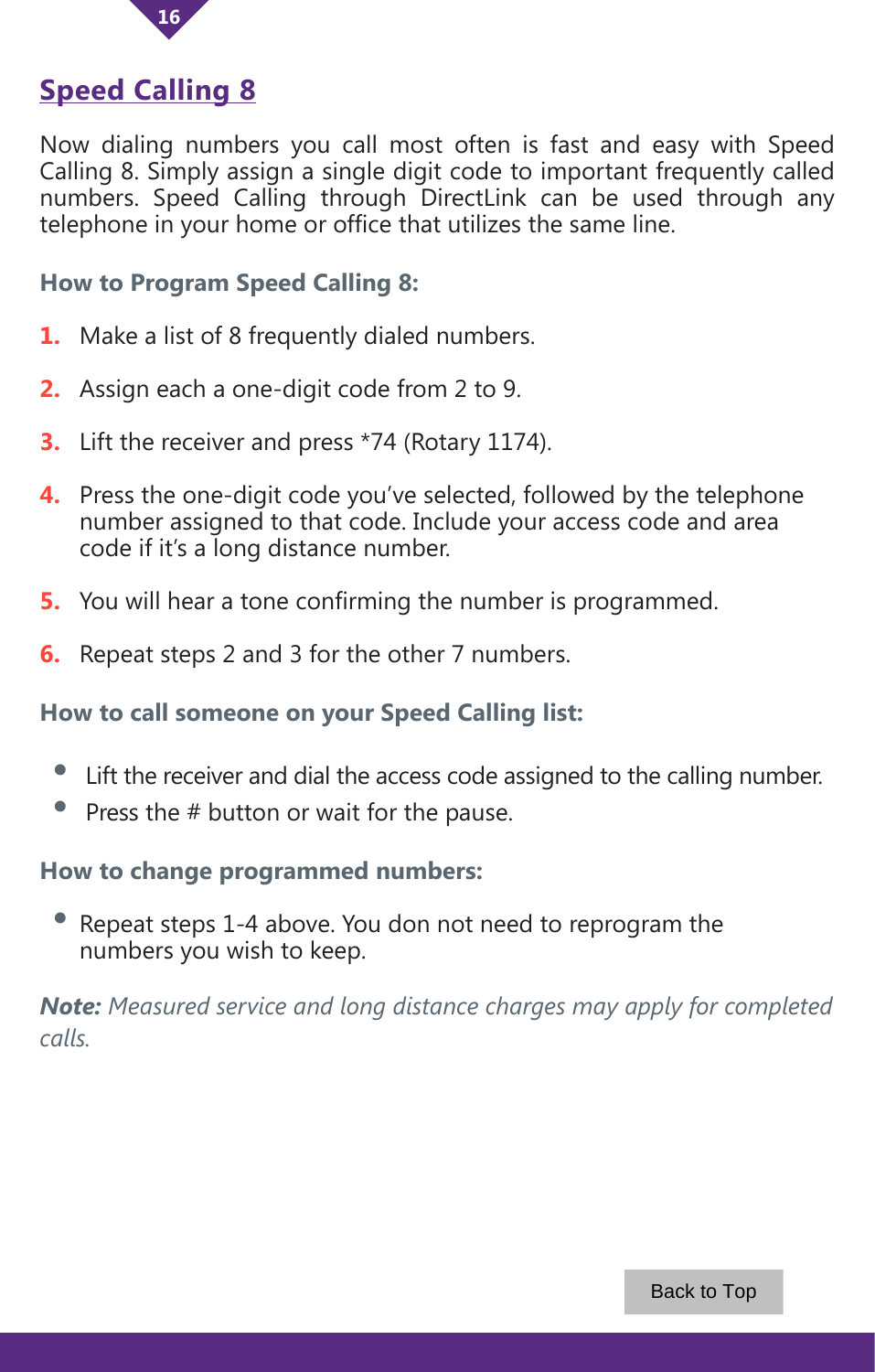

## <span id="page-18-0"></span>**Speed Calling 30**

Make calling fast and easy with Speed Calling 30. Just assign a two-digit code to frequently dialed numbers, dial the designated two digits and your telephone does the rest.

#### **How to program Speed Calling 30:**

- **1.** Make a list of frequently dialed numbers.
- **2.** Assign each a two-digit code from 20 to 49.
- **3.** Lift the receiver and press \*75 (Rotary 1175).
- **4.** Press the two-digit code you've selected, followed by the telephone number assigned to that code. Include your access code and area code if it's a long distance number.
- **5.** You will hear a tone confirming the number is programmed.
- **6.** Repeat steps 2 and 3 for up to 29 additional numbers.

#### **How to telephone someone on your Speed Calling list:**

- Lift the receiver and dial the two-digit access code assigned to the calling number.
- Press the # button or wait for the pause.

#### **How to change programmed numbers:**

 • Repeat steps 1-4 above. You don not need to reprogram the numbers you wish to keep.

*Note: Measured service and long distance charges may apply for completed calls.*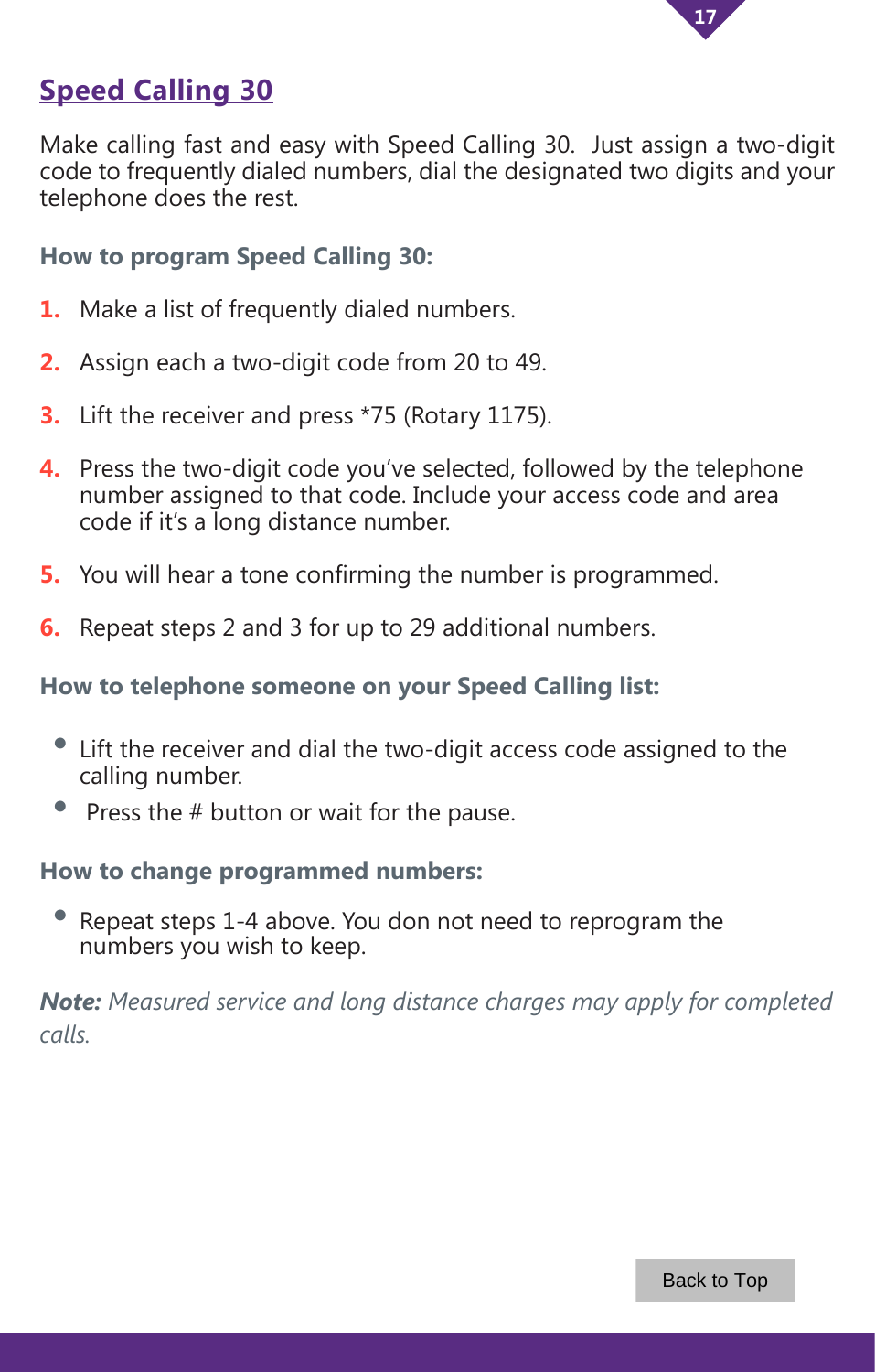

### <span id="page-19-0"></span>**Three-Way Calling**

Talk to two people in separate locations at the same time. This great feature brings up to three people together on one call to simplify planning social engagements or activities. Three-Way Calling can connect both local and long distance calls.

- **1.** Place your current call on hold by pressing the switchhook for about 1 second.
- **2.** Dial the third parties telephone number.
- **3.** When the third party answers the phone, press the switch hook again and all three parties will be connected. If the third party does not answer press the switchhook twice. You will still be connected to the first call.
- **4.** If any on the people you called hang up, you will remain connected to the other person.
- **5.** When you hang up, everyone is disconnected.

*Note: Measured service and long distance charges may apply for completed calls.*

## **Call Transfer†**

The Call Transfer feature allows you to connect and transfer any incoming call to another party.

#### **How to use Call Transfer:**

- **1.** Place your current call on hold by pressing the switchhook for about 1 second.
- **2.** Dial the third party's telephone number.
- **3.** Listen for the ring, then simply hang up. The first and third parties will be connected.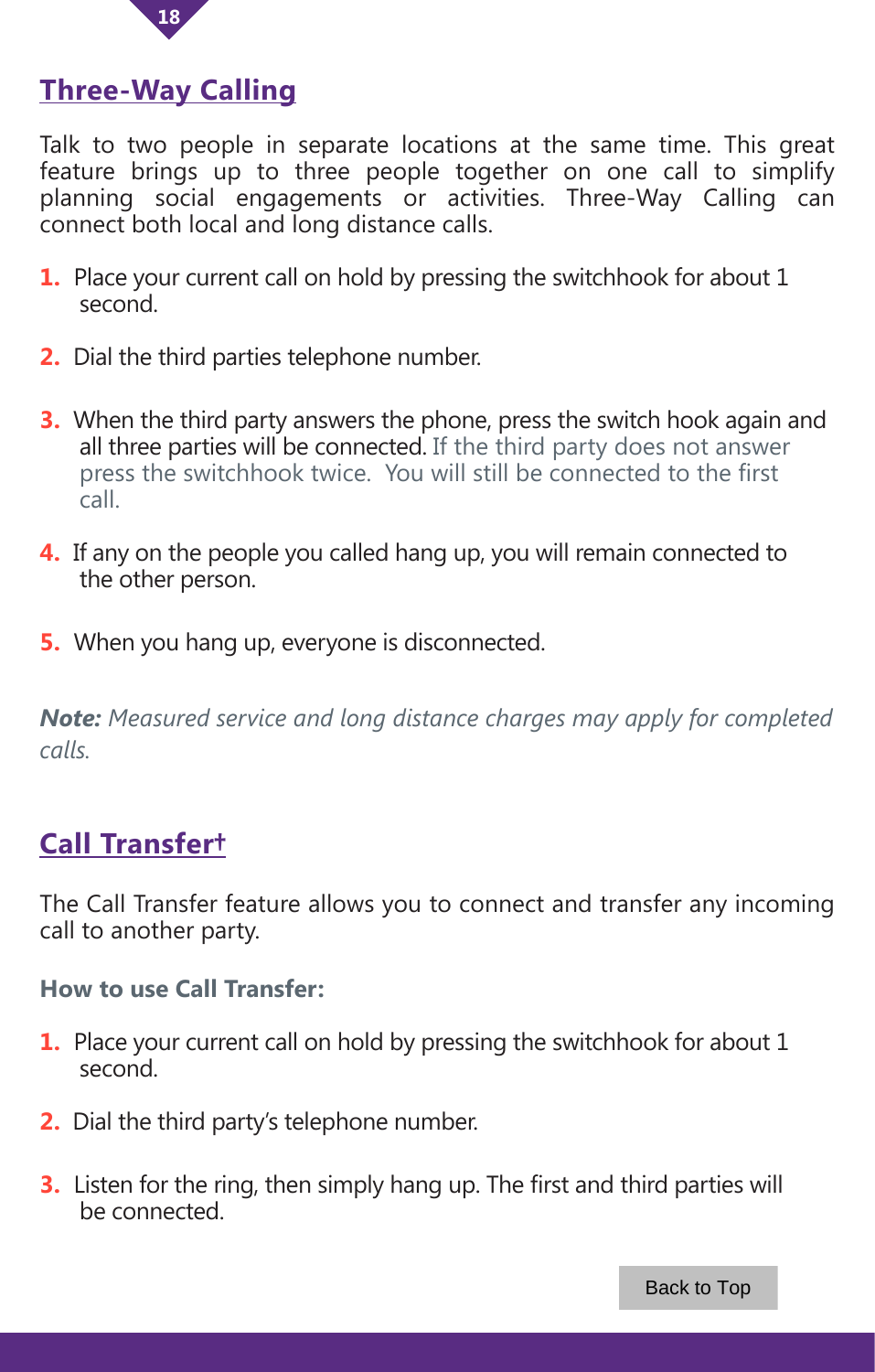

## <span id="page-20-0"></span>**Toll Restriction**

Toll Restriction allows you to have a telephone that makes local calls only and blocks long distance calls in many different ways. For example, you can block long distance calling by toll number (900 numbers).

#### **How to use Toll Restriction:**

- **1.** To activate Toll Restriction, call the Member Services Center in Canby at **503.266.8111** or in Mt. Angel at **503.845.2291** and a Member Services Specialist will help you complete the necessary steps.
- **2.** Once Toll Restriction is in place, your telephone will not place the types of long distance calls you have selected.
- **3.** To deactivate Toll Restriction on your line, please call the Member Services Center at **503.266.8111** or in Mt. Angel at **503.845.2291**.

## **Toll Restriction Plus†**

Are people making long distance calls on your telephone and not paying for them? Now you can have a telephone that restricts all long distance calls for everyone but you.

#### **How to use Toll Restriction Plus:**

- **1.** To activate Toll Restriction Plus, call the Member Services Center at **503.266.8111** and a Member Services Specialist will help you complete the necessary steps, including selecting your special PIN that lets only you make long-distance calls.
- **2.** Dial the long distance number.
- **3.** When you hear three quick beeps, enter your special PIN number.
- **4.** The call is then connected.

Back to Top

*Features marked with † are not available in Mt. Angel service areas.*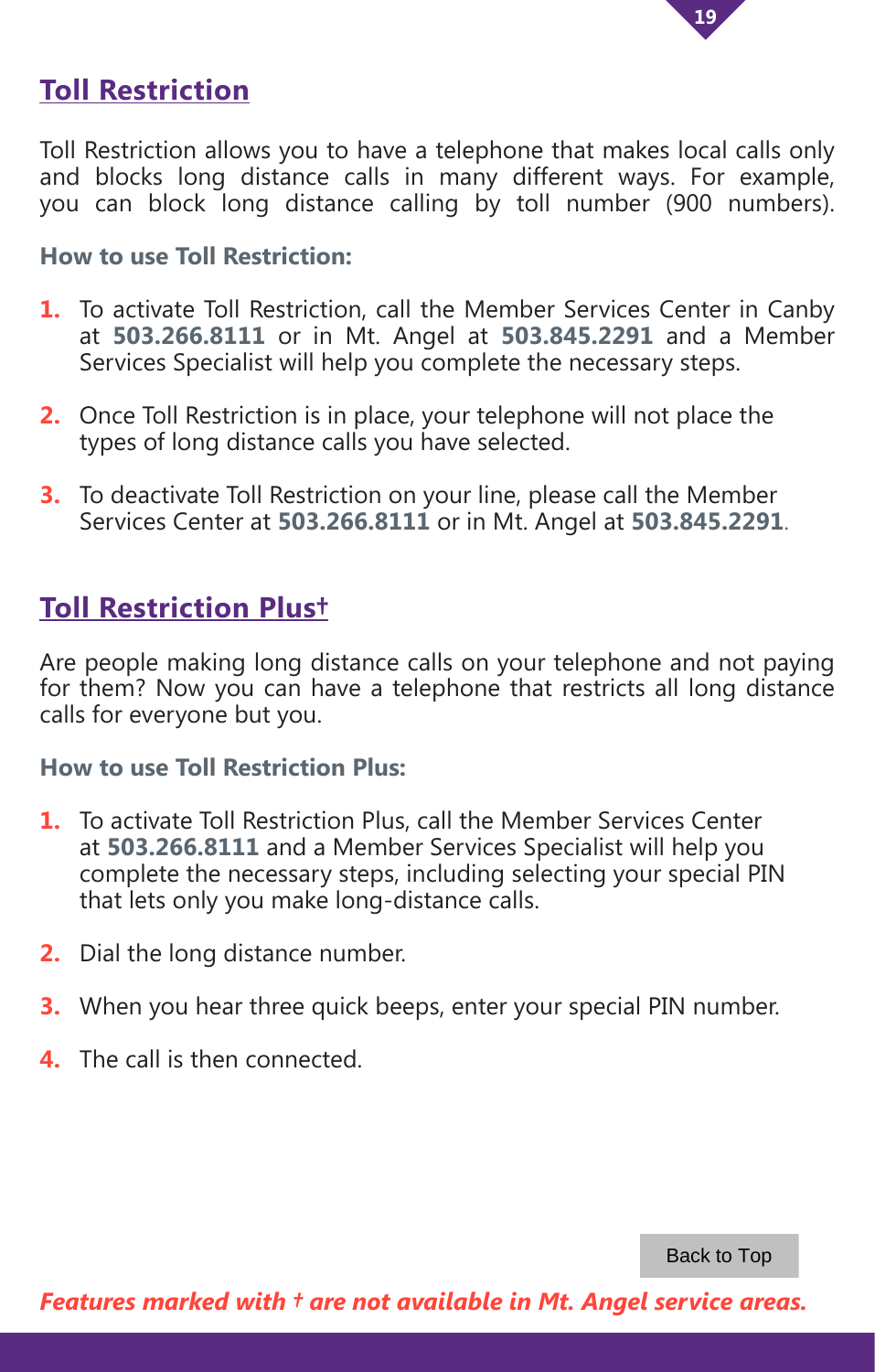## **Notes:**



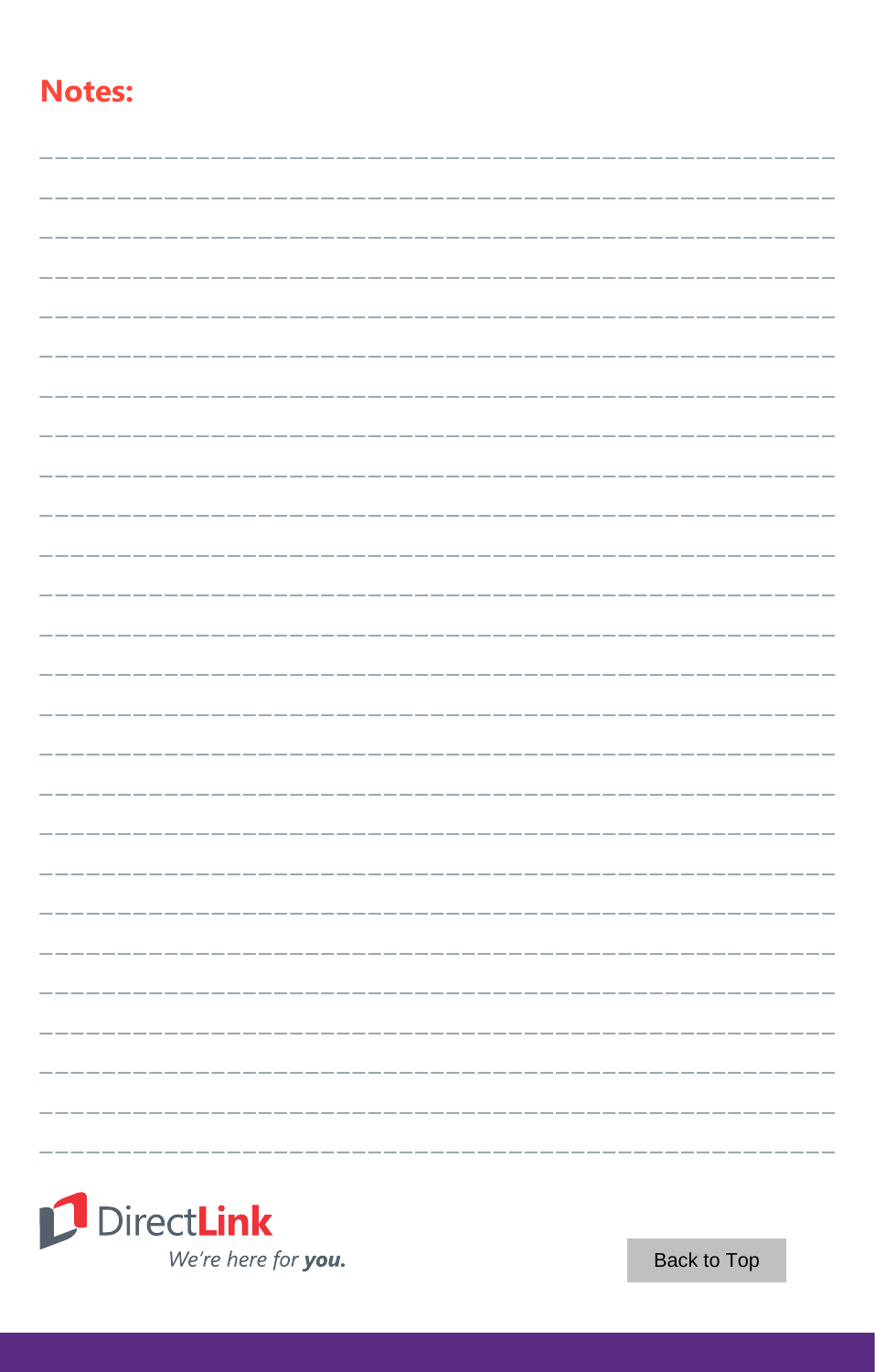## **Notes:**